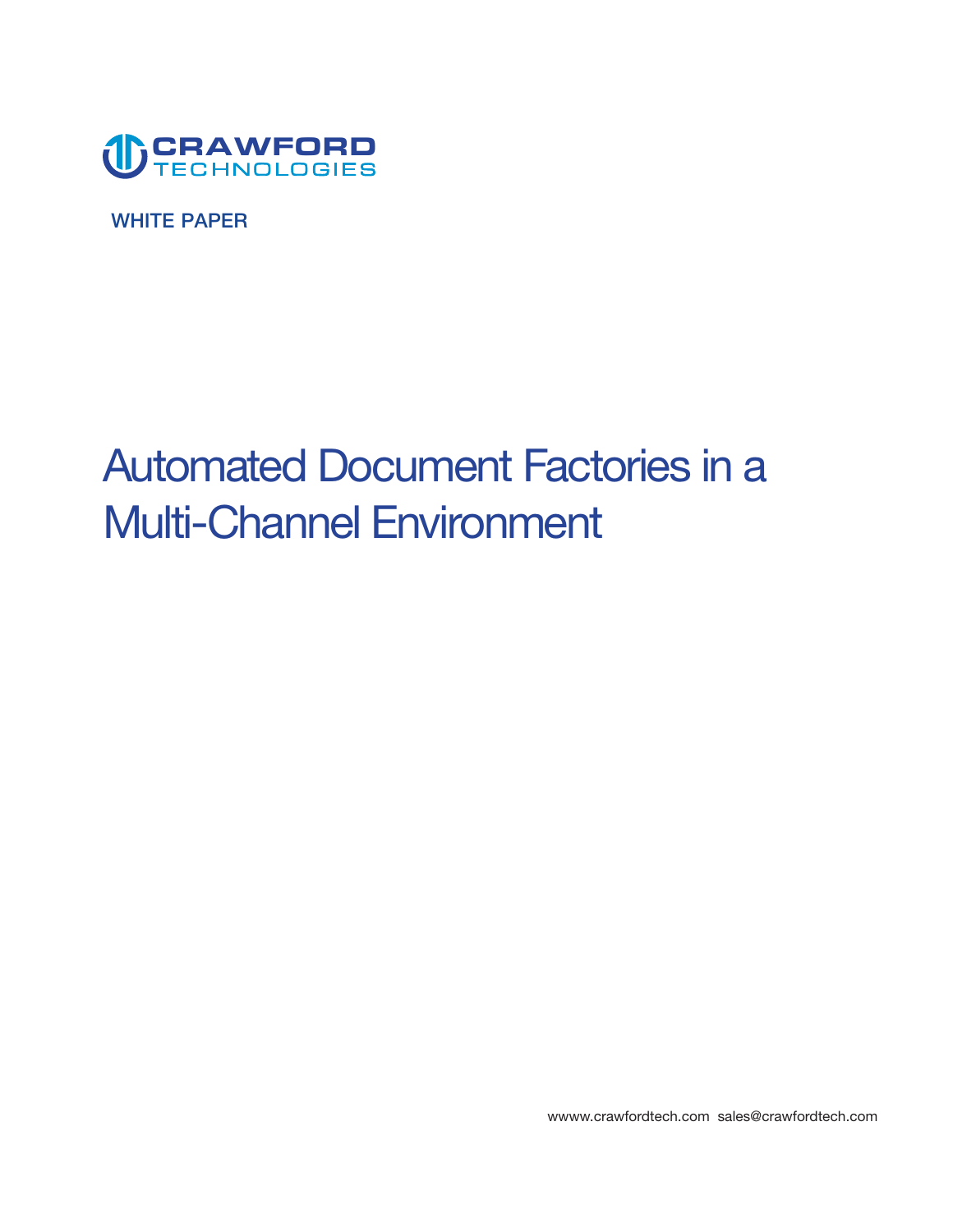**The concept of an automated document factory (ADF) has been around for a long time. The Gartner Group originally coined the phrase in the late 90's. Since then, an evolving customer communications industry and technological advancements have been expanding what it means to have an automated document factory.** 

**The general idea and goal of an ADF is to apply automation strategies and controls typically found in a manufacturing environment to the processes necessary to create and distribute documents.** 

**At the time ADF was frst conceived most people still thought of the documents processed in the factory as something physical. The critical components were paper and marks applied with ink or toner. Postal services or couriers delivered the documents to end users. Today, ADFs can produce and track text messages (SMS), email, electronic presentation over the internet, video, audio and more – besides the traditional paper-based items.** 

**Multiple document formats have increased the important role an ADF plays, not only in document operations but across the enterprise. A wider variety of formats and devices have added layers of complexity. Besides all the details compiled by single-channel ADF systems of the past, the databases used by modern ADFs now must answer questions such as:** 

- **• Was the document transformed from another print format?**
- **• In what format was the document created?**
- **• Was the document combined with others and delivered together?**
- **• Which documents were combined?**
- **• How was the document delivered?**
- **• When did the document arrive?**
- **• Can we confrm delivery of the document?**
- **• When was the document viewed by the customer?**

**Organizations attempting to migrate from an output environment focused on printed and mailed documents to the multi-channel world need tighter controls, better tracking, and comprehensive record-keeping to satisfy customer demands. Multi-channel distribution presents many challenges, and the opportunities to make mistakes have increased.** 

**To ensure the best customer experience, organizations must allow recipients to decide which of their communications they want delivered in each distribution channel. No longer a matter of maintaining an account-level indicator to suppress print, document centers must now maintain and honor more comprehensive customer communication preferences. Channel preference may vary from one document type to another for a single customer. A modern ADF must be able to access customer preference details and use them to distribute messages accordingly.**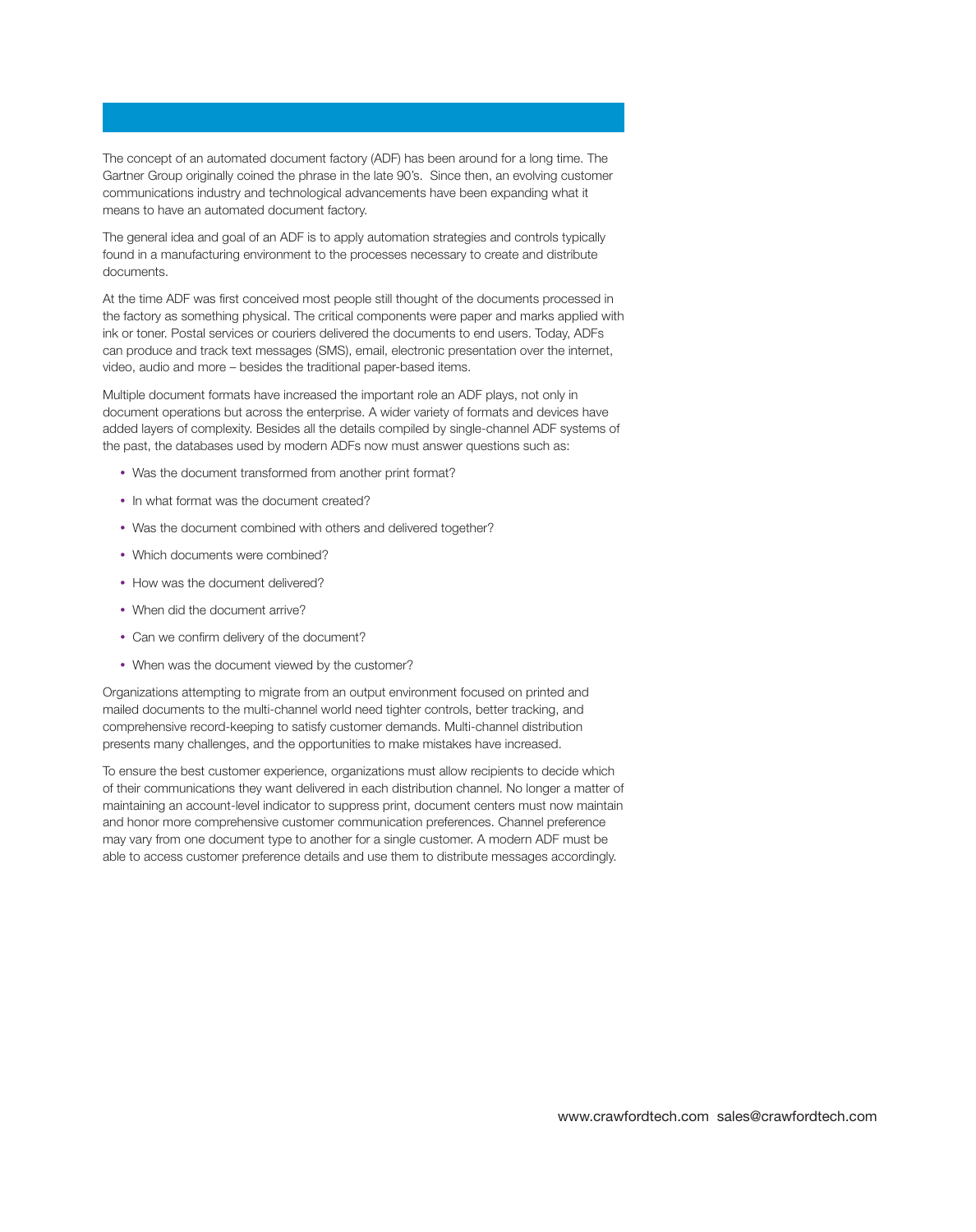## **What an ADF Does**

**An ADF gathers and stores information about production on a job level, an item level, an equipment level, and sometimes an enterprise level. This information can generate management reports, statistics, and alerts.** 

**Data that populates the ADF database can come from a myriad of sources including:** 

- **• Raw data fles**
- **• Statistics compiled by processing software**
- **• Cameras and sensors mounted on equipment**
- **• Networked computer terminals**
- **• Hand-held scanners**
- **• Postal services that offer mail acceptance and delivery confrmation**
- **• Online bill presentment and payment systems**

**Also included in ADFs are business rules and workfow routing specifcations.** 

**Unlike the original Automated Document Factories, today's systems can collect machinelevel status and error conditions from equipment regardless of the manufacturer. In fact, independent vendors developed many of the ADFs now in use.** 

**Data compiled from production equipment such as printers, presses, and mail inserters can aid with resource planning and load balancing. The system can alert management when service level agreements (SLA's) are at risk, such as when throughput drops to an unacceptable level. With job-level reports, managers can also identify troublesome jobs or underperforming equipment. Employee performance metrics provided by the ADF can help**  management spot training deficiencies or reward high-performing individuals.

**Item-level tasks such as tracking, controlling and decision-making on individual documents are more complex ADF functions. The vast amounts of data to collect, analyze and report require**  ADF solutions to be highly efficient and scalable.

**Item-level functionality may include processing information on individual customer documents covering raw data input, document composition, fle format transformations, and print-fle reengineering. The ADF database also records item-level output details as documents are routed to printers or digital content channels, physical document insertion or other fnishing steps. As items enter the delivery portion of the workfow, the ADF logs tracking data acquired from the delivery channel, customer preferences, response management, and undelivered/unopened message indicators.** 

**Item-level tracking allows document operations to answer questions from customers, user departments, or customer service about the status of a particular document. Availability of accurate information improves the customer experience. It also eliminates the need for**  managers to tour the production facility, trying to find a particular unit of work.

**Organizations seeking ADF solutions may fnd some of the choices excel in certain areas, but lack support in others. The customer communications environment is transforming, so any solutions organizations choose and implement today must be able to react to the demands of the future.**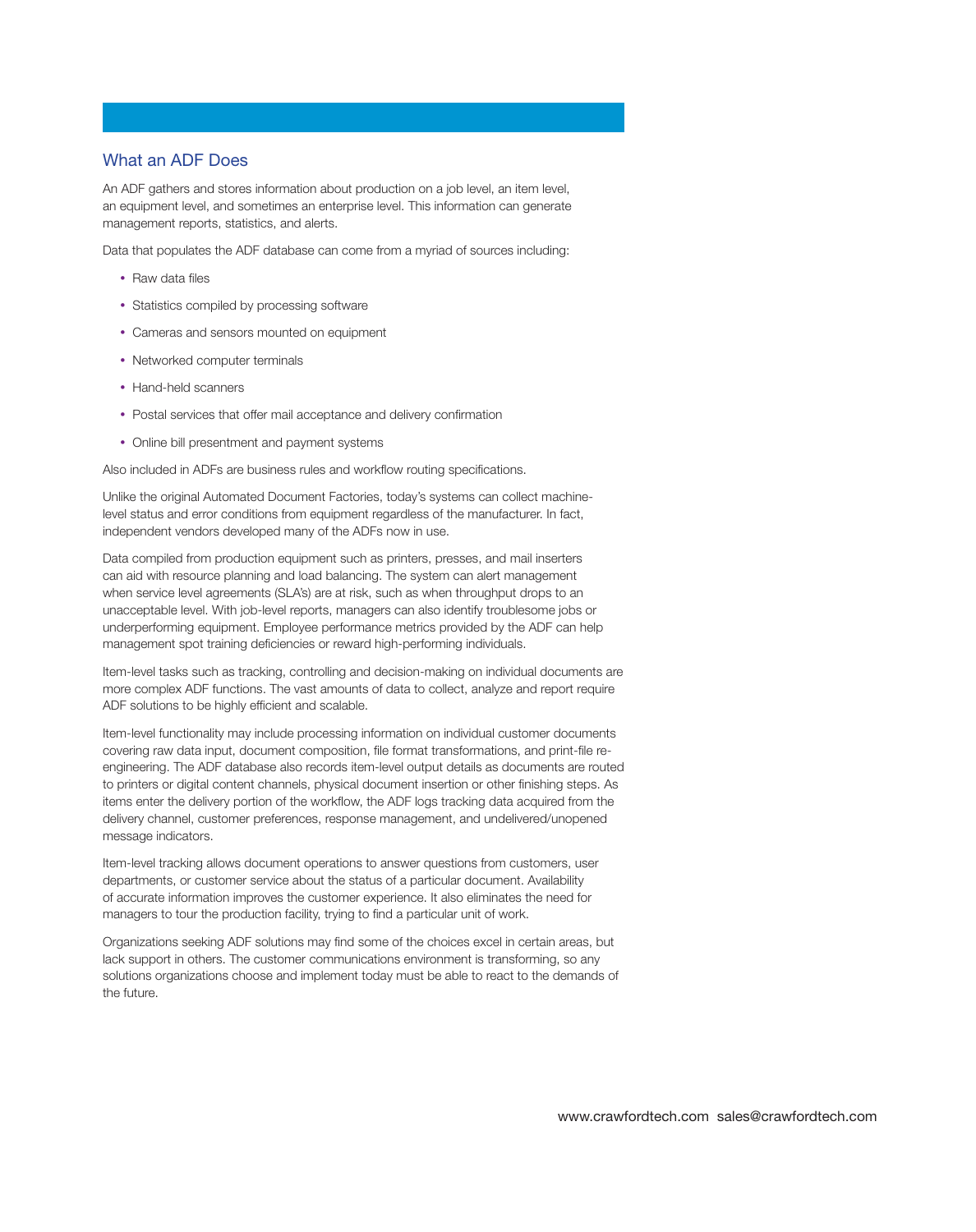## **Shortfalls of Some ADF Solutions**

#### *Incomplete coverage of workfow*

**Some ADF packages concentrate on only the mail inserting operation. Others may support additional portions of the document production workfow, but only for physical documents. Or they may not include functionality to handle delivery channel tracking or responses. Shortcomings such as these could limit a document operation's ability to deliver the functionality their internal or external customers demand.** 

#### *Counting Pieces without Relevance*

**All ADF systems furnish counts of documents processed at various parts of the workfow, such as the number of envelopes exiting the inserting machines. But counting without relevance adds little value to the operation.** 

**Relevance becomes critically important when organizations take advantage of cost-saving strategies such as householding. Householding decreases the number of outbound mail pieces, trims the number of pages produced or both. Without intelligence that allows the ADF to understand what has occurred in the householding or document re-engineering steps, downstream document tracking could be inaccurate. An ADF that assumes a one-to-one relationship between the number of accounts processed in the print step and the number of physical mail pieces on the inserter can (incorrectly) report an out-of-balance condition due to the upstream operations.** 

**Document re-engineering or transpromo processes can add pages to a document set. Business users and customer service will want to know exactly how many pages were produced in the fnal version of each mail piece or electronic document, and which pages were included.** 

## *Proprietary Solutions*

**Almost all document factories use equipment from various manufacturers. A solution that provides detailed information about work processed on only some of the equipment results in an incomplete picture of the entire operation. This limits the fexibility required to handle needs such as load balancing or SLA management.** 

#### *Signifcant Professional Services Component*

**Every ADF implementation will likely include professional services. No two automated document factories are exactly the same. However, ADF packages that require a great deal of customization and integration work by the solution provider result in long installation engagements and skyrocketing costs.** 

# **Customer Communications Trends to Watch**

**Customer communications environments are shifting. New technology for consumers and for document-creating entities, postal reorganization, an emphasis on customer experience, and more are affecting the way organizations connect with their customers. Automated document factories must continually evolve and improve to address new requirements as they develop.**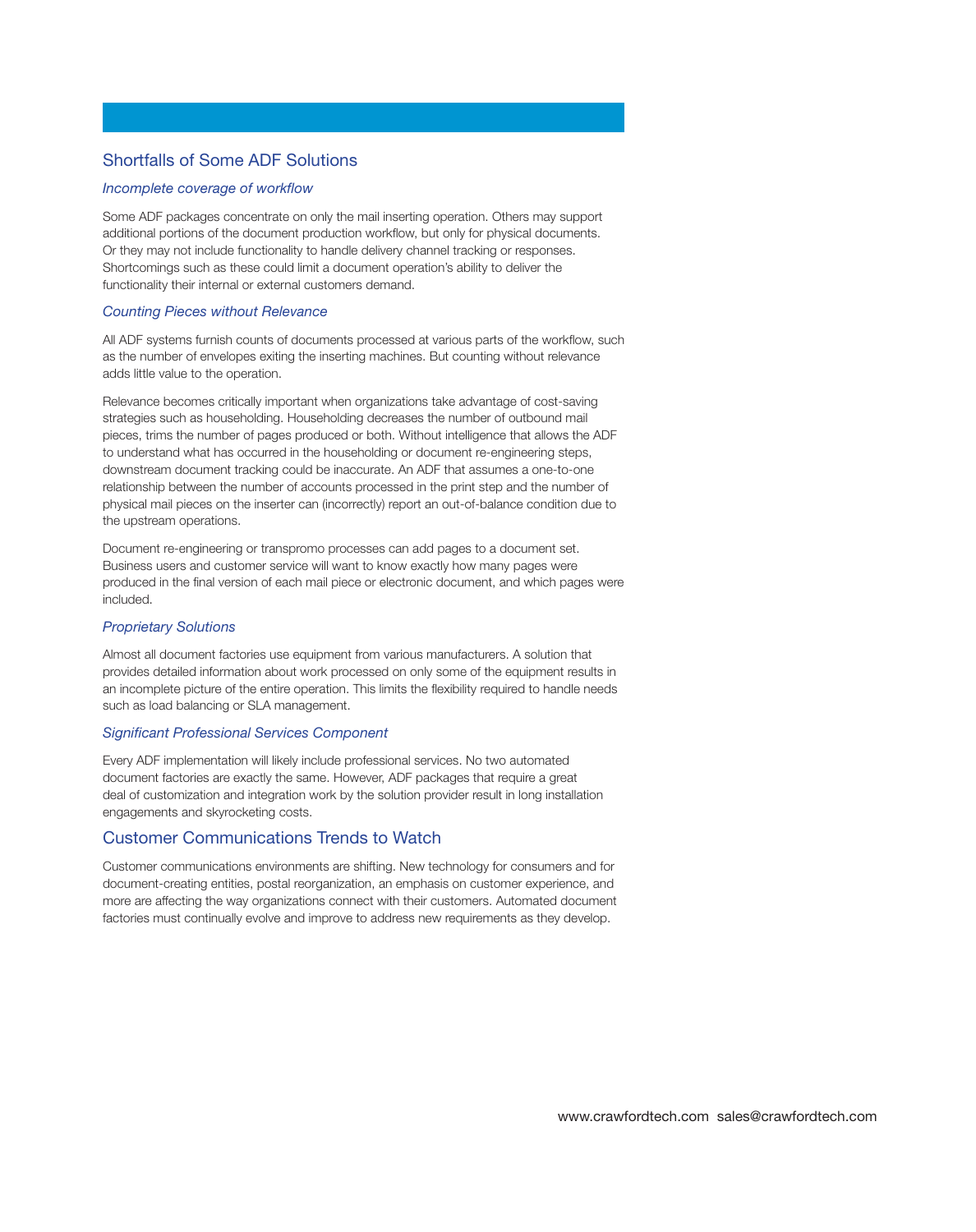#### *Multi-Channel Communication Strategies*

**Customer communications can be more complex than they appear. To satisfy customer needs, organizations must manage email, text messaging, social networks, and hosted web sites. Output media can be on paper, computers, smart phones, wearables or tablets. The future will likely bring even more channels, devices, and formats a business must support.** 

**Consumers have made it clear they want to control more aspects of their relationships with businesses. Simultaneously, businesses are interested in fully exploiting the benefts and capabilities of various forms of customer communications. They want to suppress print, add targeted and personalized promotional content to transactional documents, include hyperlinks and embed content like audio and video.** 

**The tracking and control features of an ADF must operate effectively in this complex environment.** 

**Not only must document-producers create their messages in formats compatible with all channels and devices, they must capture and maintain user preferences along with individual identifcation information for various networks.** 

#### *Cost Containment*

**Businesses must constantly control the costs of customer communications. They often accomplish this objective with increased automation, higher productivity, and print suppression. Companies are pushing hard to develop methods to deliver information to customers without printing the documents, but they must process the remaining print volumes as effciently as possible. Organizations may lower costs by shutting down an in-plant document operation and moving the work to an outsource provider. They demand process visibility offered by the outsource service provider's ADF.** 

#### *Lower Print Volumes*

**Besides migrating printed transactional documents to electronic alternatives, print volume is also being reduced in other areas, such as marketing. Companies are using improved access to data sources to more fnely tune their marketing distribution lists. Sophisticated document composition tools and affordable full-color printing allows organizations to personalize content very effectively. The resulting communications are highly relevant to each individual customer and produce better results.** 

**Lower volumes and increased personalization have driven the value of each marketing mail piece higher. Often, printed marketing materials are linked to complementary messaging delivered digitally. Stricter control over quality and accuracy in the document print and mail operation is essential to maximize return on investment. Automated document factories are the cornerstones of this increased reliance on maintaining the quality and integrity of digital and physical messages.** 

#### *Environmental Concerns*

**Environmental stewardship continues to be a trend worth watching. Companies do not want customers to perceive them as environmentally insensitive. Customers consider irrelevant, excessive or indecipherable documents as wasteful. Documents which have no value to the recipient or multiple envelopes sent to the same address on the same day are insulting to environmentally conscious individuals.**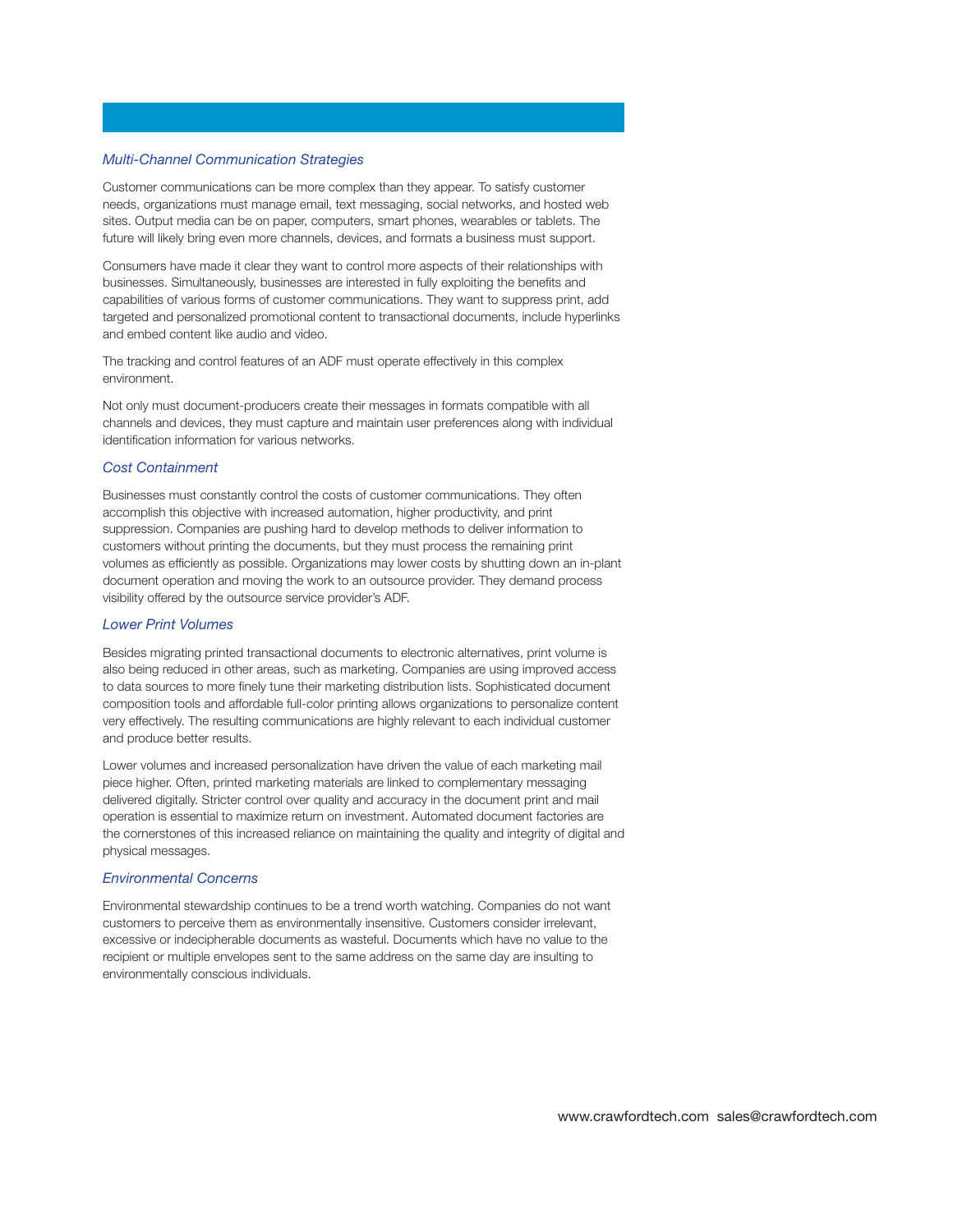**Companies are addressing environmental issues by converting generic portions of documents, such as terms and conditions, to text relevant to the recipient. They use document reengineering software such as Crawford Technologies' Operations Express to household documents, modify inserting machine control marks, reduce page counts and re-number pages. ADF software is necessary to track all this activity and record the contents of each outbound envelope.** 

### *Postal Changes*

**Changes in the US Postal Service affect the customer communication strategies of individual organizations mailing to addresses in the United States. A reduction in delivery days, closing of processing plants and changing service levels could force companies to change their production schedules to compensate for longer delivery times. Similar developments are occurring in postal systems worldwide. The timing of both outgoing bills and incoming payments may need adjustment. Companies with ADF solutions in place can project the impact of postal and delivery changes on production schedules, staffng and equipment utilization.** 

**ADF systems help companies achieve lower postage costs by tracking documents that were formerly parts of small separate jobs as they combine the work into larger batches. Document operations can merge multiple jobs to increase the number of pieces destined for a particular zip code/postcode on a particular day, known as density. Higher density means lower postage rates.** 

**The US Postal Service has eliminated weight classifcations for US First Class Presort Letters. Mailers may now send heavier mail with no increase in postage. This change has spurred a renewed interest in householding and document reformatting to improve readability. Both these strategies add pages to a mail piece, and require document modifcations that often occur after the document composition step. The automated document factory must track any changes to document characteristics.** 

### *Customer Experience*

**A focus on Customer Experience (CX) is a priority project for many organizations and is likely to continue. Nearly every large corporation has CX projects planned or underway. Customer-facing documents play a part by communicating more clearly or providing status on transactions in process. Instead of modifying legacy document composition systems, many companies are changing documents on the fy with document re-engineering software like Crawford Technologies' Operations Express. The ADF must track these document modifcations.** 

#### *Inkjet Migration*

**In-plant document centers and print service providers are transitioning from toner to inkjet document production. Much more complicated than swapping the hardware, inkjet migration affects processes and workfows throughout the production operation. Document operations**  may add extra steps to optimize print files for efficient inkjet processing and new print file **transformations may be necessary.** 

**Companies switching from cut sheet to continuous paper encounter even more hurdles, such as ensuring accurate duplexing and page imposition. Print operations running high-volume inkjet presses typically combine print jobs to avoid throughput degradation and waste that occurs when they stop and start the presses. The ADF must track documents and mailpieces as they travel through this complex and integrated environment.**